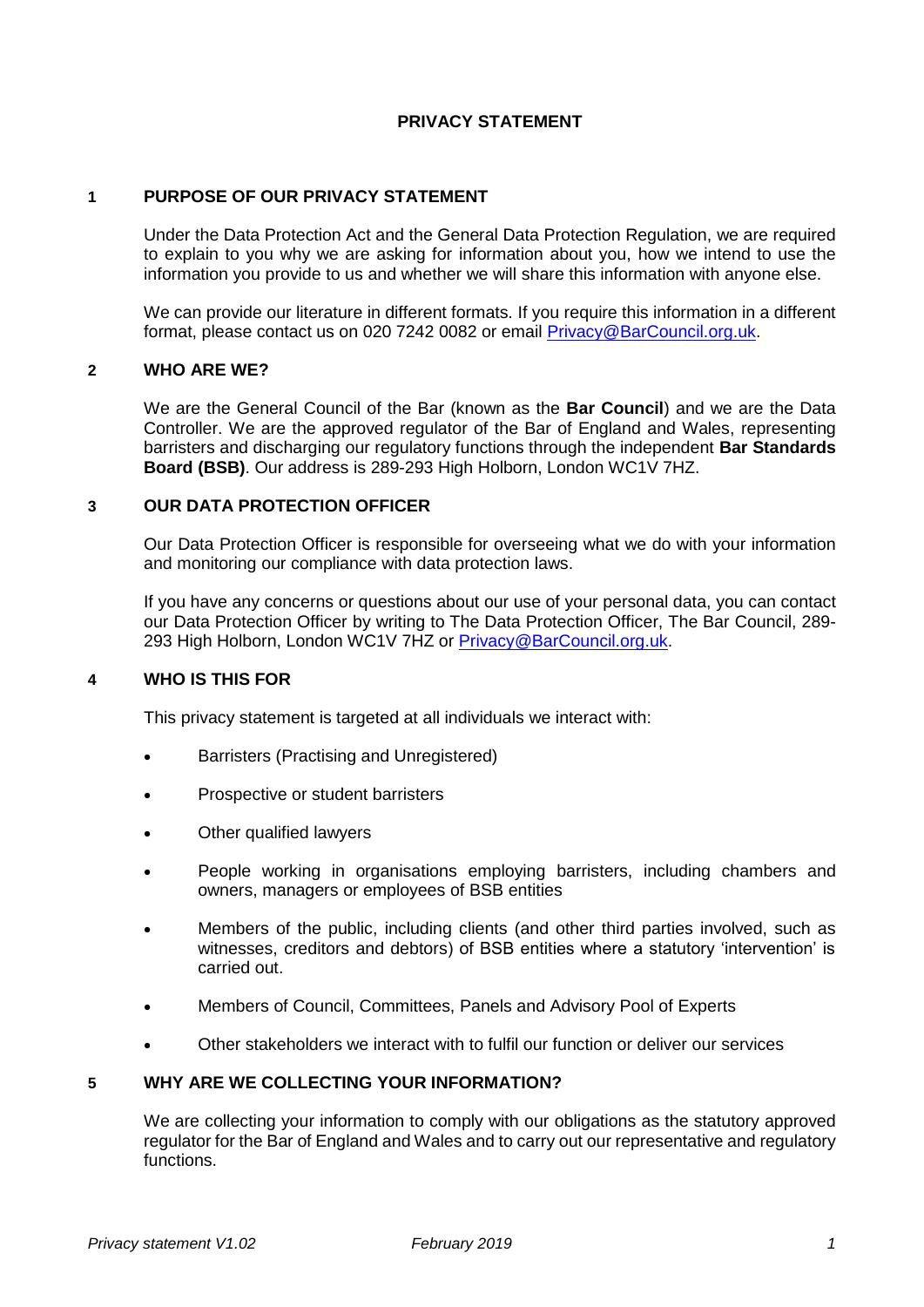The Bar Council promotes:

- the Bar's high-quality specialist advocacy and advisory services;
- fair access to justice for all;
- the highest standards of ethics, equality and diversity across the profession; and
- the development of business opportunities for barristers at home and abroad.

The Bar Standards Board objectives as laid out in the Legal Services Act are:

- protecting and promoting the public interest;
- supporting the constitutional principle of the rule of law;
- improving access to justice;
- protecting and promoting the interests of consumers;
- promoting competition in the provision of services;
- encouraging an independent, strong, diverse and effective legal profession;
- increasing public understanding of citizens' legal rights and duties; and
- promoting and maintaining adherence to the professional principles.

## **6 WHAT INFORMATION ARE WE COLLECTING?**

All the information we collect about you will be stored and used by us in accordance with this privacy statement and in accordance with your rights as described in Section 13 of this statement under the Data Protection Act and the General Data Protection Regulation.

### *Personal data*

The information which we process about you is collected:

- when you complete an online form, or update your details on the Bar Council, the Bar Standards Board or the My Bar websites;
- when you complete an online form or update your details on websites provided in conjunction with the Bar Council such as the Direct Access Portal and the Pupillage Gateway;
- when you submit an application or form to us online or manually;
- when you complete a survey or otherwise provide us with information for research purposes;
- when you contact the Bar Council or the Bar Standards Board by email, post, telephone or fax;
- when you contact by telephone, we may record telephone conversations to offer you additional security, resolve complaints and improve our service standards.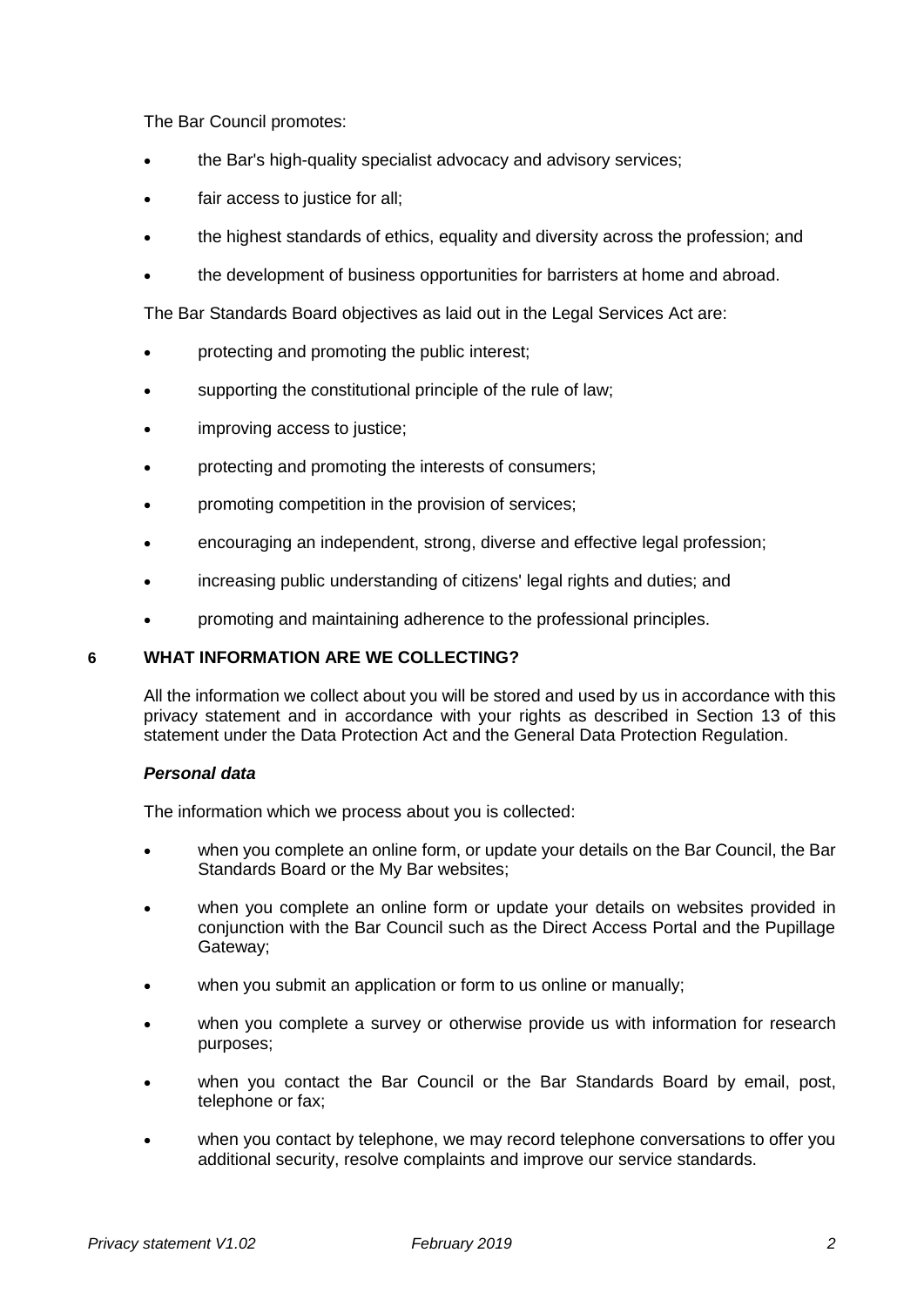- from persons duly authorised by you, such as your employer, or a clerk or administrator at your chambers, to provide information on your behalf; when we receive information and reports about conduct, or are investigating such information or reports, provided to us by yourself or third parties;
- when we carry out a statutory 'intervention' into Alternative Business Structures or Authorised Persons, which involves taking control of the practice of an Authorised Person in the interests of clients and the public.
- when you provide services to us or undertake activities which form part of your obligations under the terms of your appointment or our contractual terms;
- when we administer our appointment, recruitment and appraisal processes for Council, Committee, Panel and Advisory Pool of Experts members;
- if you visit our office, your image may be captured on our closed-circuit television (CCTV) operating in our reception area for security and safety purposes. Images are viewed on a live feed and stored securely for 30 days, when they are overwritten. through cookies on our website (for further information see our Cookies Notice [link])
- IP addresses collected through our websites, these are only stored for 90 days for security reasons and subsequently destroyed.

The information which we collect about you from other sources:

- From the Council of the Inns of Court and the Inns of Court (Students and Call to the Bar datasets)
- from Pearson Vue (Bar Course Aptitude Tests datasets)
- from universities (Bar Professional Training Course and Bar Transfer Test datasets)
- Legal Ombudsman (Complaints information)
- Bar Mutual Indemnity Fund (Insurance information)
- Judicial Appointments Commission
- Queen's Counsel Appointments (QC appointment information)
- when obtaining the references from referees you have supplied, for the purpose of confirming your suitability for appointment to committees, panels or expert groups

The information which we collect about you through the above processes will typically be your name and contact information such as postal address, email address and telephone numbers, your contact history, subscriptions, any application information or report from you and in relation to cookies, your internet log information and visitor behaviour information.

If you are a barrister or prospective barrister, we will collect information about your education history and results, Call to the Bar information, practising details, roles and employment positions, qualifications, professional details, rights, entitlements, registrations, subscriptions, applications, authorisations, demographics, complaints and conduct history. Where we carry out a statutory 'intervention' we will also collect client files, employee files and general office files.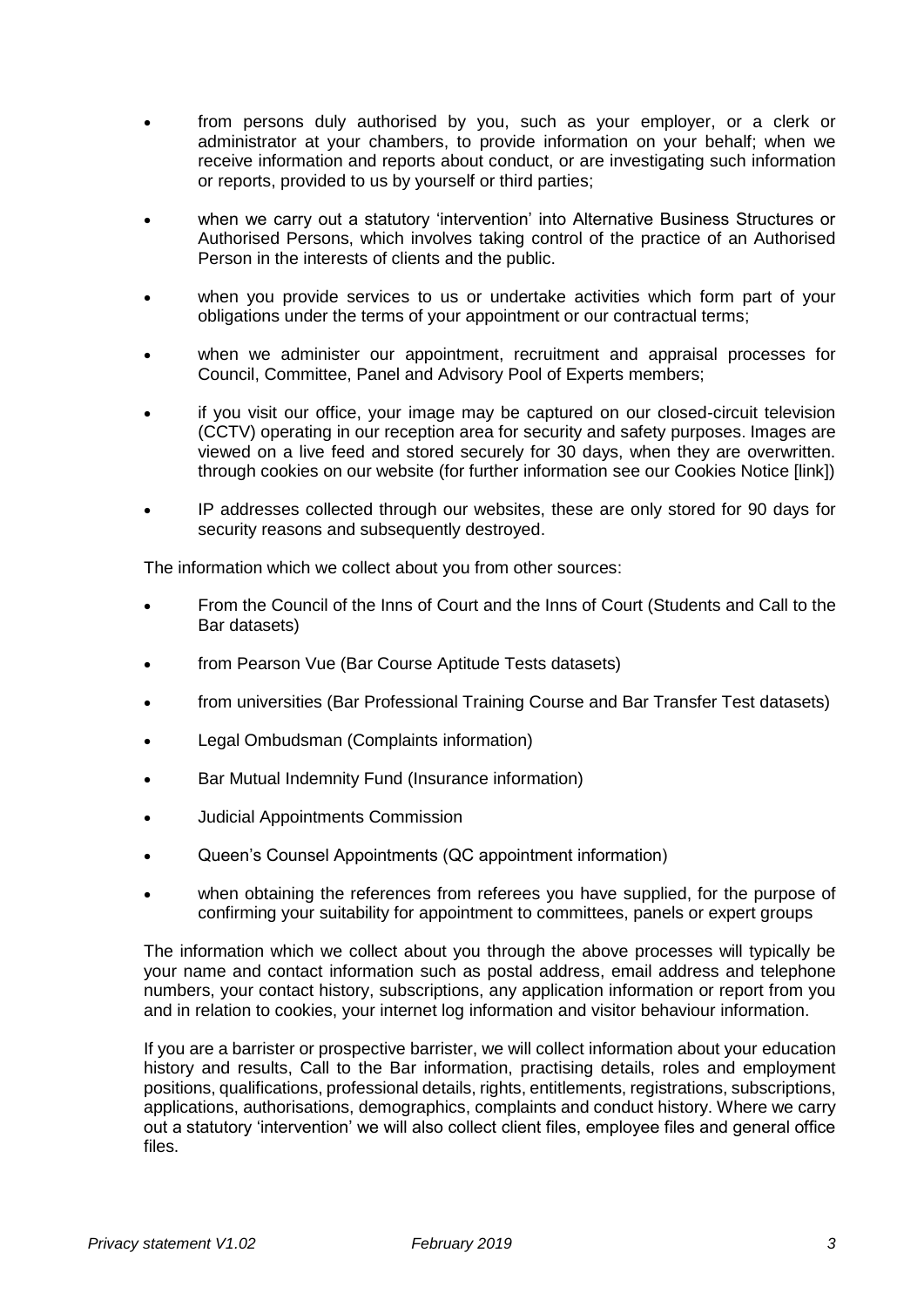## *Special categories of personal data*

Some of the information which we collect to fulfil our public sector equality duties as well as deliver regulatory objectives will be special categories of personal data (also called sensitive personal data) to which greater protection is provided by the data protection laws. The information which falls within this category includes information about:

- disability and health
- sexual orientation and/or gender identity
- a person's racial or ethnic origin
- religious or philosophical beliefs
- membership of a trade union
- political opinions

### *Information about criminal convictions and offences*

Information about criminal convictions and offences does not fall under the definition of special categories of personal data but it is still afforded greater levels of protection.

## **7 WHAT IS THE LAWFUL BASIS FOR USING YOUR INFORMATION?**

#### *Personal data*

In accordance with the data protection laws, we need a "lawful basis" for collecting and using information about you. There are a variety of different lawful bases for processing personal data which are set out in the data protection laws.

The lawful bases on which we rely in order to use the information which we collect about you for the purposes set out in this notice will be:

- using your information is necessary for the performance of a task carried out in the public interest (to fulfil our statutory regulatory and representative obligations) which we refer to as the "public task" basis; or
- you have provided consent to our use of your information; or
- using your information is necessary to fulfil a contract you have with us, or because you have asked us to take specific steps; or
- using your information is necessary for the pursuing of legitimate interests of the General Council of the Bar and/or the Bar, including the images we record on CCTV.

#### *Special categories of personal data*

The lawful basis on which we rely in order to use your sensitive personal data/special categories of personal data which we collect about you will be:

• that it is necessary for the performance of a task carried out in the public interest (to fulfil our statutory regulatory and representative obligations); and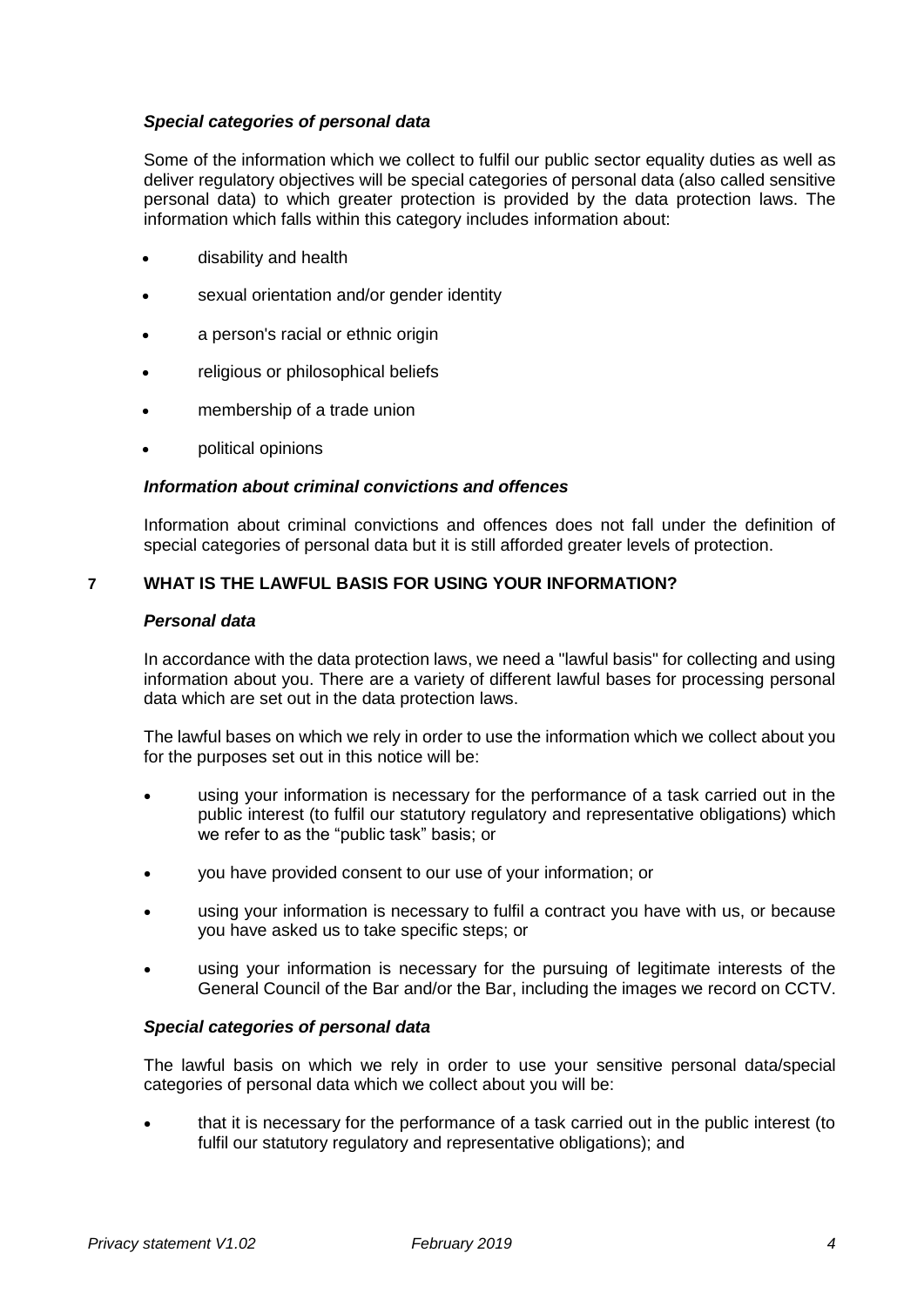• for reasons of substantial public interest, for the reasons above, and in order to monitor and review the existence or absence of equality of opportunity or treatment.

### *Information about criminal convictions and offences*

The lawful basis on which we rely in order to use information that may relate to any criminal convictions and offences will be:

- that it is necessary for the performance of a task carried out in the public interest (to fulfil our statutory regulatory obligations); and
- for reasons of substantial public interest, specifically, that it is necessary for the exercise of our regulatory functions.

## **8 WHAT ARE WE GOING TO DO WITH YOUR INFORMATION?**

#### *Personal data*

The information which you provide to us will be used to deliver the following regulatory and representative functions using the lawful basis of "public task" under our approved regulator status in the Legal Services Act 2007:

#### **Regulatory functions delivered by the Bar Standards Board**

- governance, regulatory strategy and policy development, including research;
- authorisation to practise and changes in practising details;
- applications for rights and entitlements or for waiving certain regulatory requirements;
- to enable persons with delegated responsibility for your chambers/employer to complete authorisation to practise forms and procedures on your behalf;
- registration and completion of pupillage;
- authorisation and regulation of entities (authorised bodies and licensed bodies) including, where appropriate, their owners, managers and employees;
- regulation (including regulatory assurance and supervision) of barristers (and in certain circumstances those employed by barristers) and those qualifying as barristers, authorised bodies, licensed bodies and education and training provision for prospective and current barristers;
- dealing with enquiries, complaints and reports about conduct matters, carrying out investigations and taking enforcement action;
- maintaining the Barristers' Register; and
- sending Bar Standards Board Regulatory Updates & Information.

#### **Representative function delivered by the Bar Council**

• governance and strategy management and development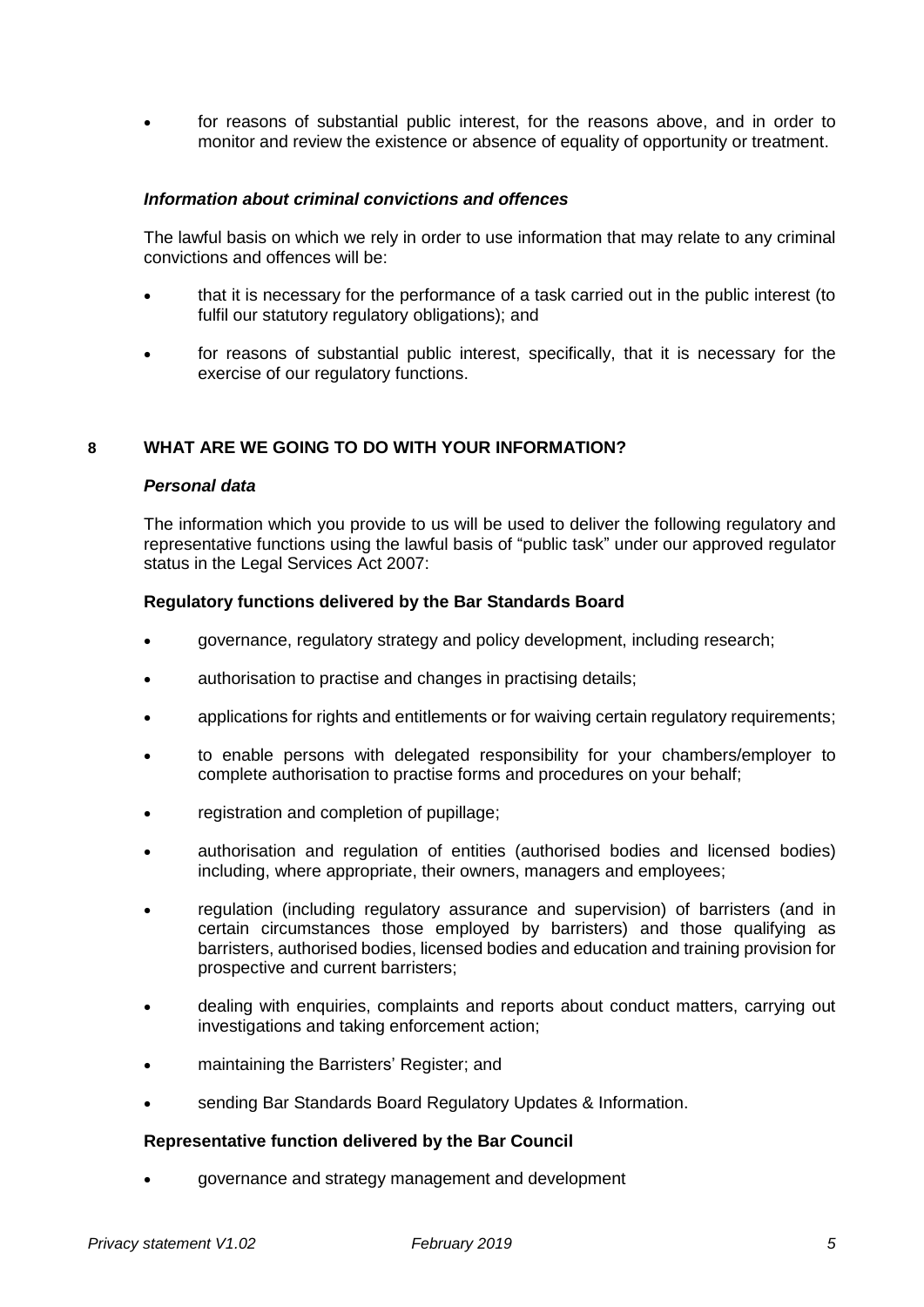- influencing of policy with Government in relation to the administration of justice;
- provision of policy and practical support, guidance and initiatives to barristers on practice management issues and in relation to practises undertaken by barristers;
- provision of policy and practical support, guidance and initiatives to authorised and licensed bodies;
- provision of policy and practical support, guidance and initiatives to support prospective barristers in education and training and upon entry to the Bar;
- the promotion of relations between the approved regulator and relevant national or international bodies, governments or the legal professions of other jurisdictions
- promotion of equality, diversity and social mobility across the profession.
- for practising barristers, we will use your information, under the lawful basis of legitimate interests, to send representation, policy, support and justice campaign information for the Bar.

**We may seek your consent** to use your information for the following reasons:

- for the administration and communication of events such as the Bar Conference, training and road shows;
- for public relations and marketing purposes directly relating to the profession;
- to keep you up to date with the range of services from our partners, including products and benefits;
- to create and update your profile on the Juriosity Platform (new Bar Directory).
- to change mailing preferences in relation to purposes other than our representational or regulatory functions;
- in the case of cookies, it will allow us to provide you with a tailored and appropriate user experience on our website;
- to receive representation, policy, support and justice campaigns for the current and prospective Bar (other than practising barristers)
- to receive regulatory updates and information (other than practising barristers)

If you sign up to pay the Bar Representation Fee, this will include us processing your data for the administration of membership records, such as member services, Xexec benefits and Council magazine subscriptions, although you will have the option to say you don't want to receive these benefits by emailing Member Services at

### *Special categories of personal data*

We are committed to ensuring that access to the Bar should be equally open to all. Therefore, the special categories of personal data which we collect from you will be used for the following purposes:

• to fulfil our statutory obligations under the Equality Act 2010 and the Legal Services Act 2007, including Equalities monitoring and research;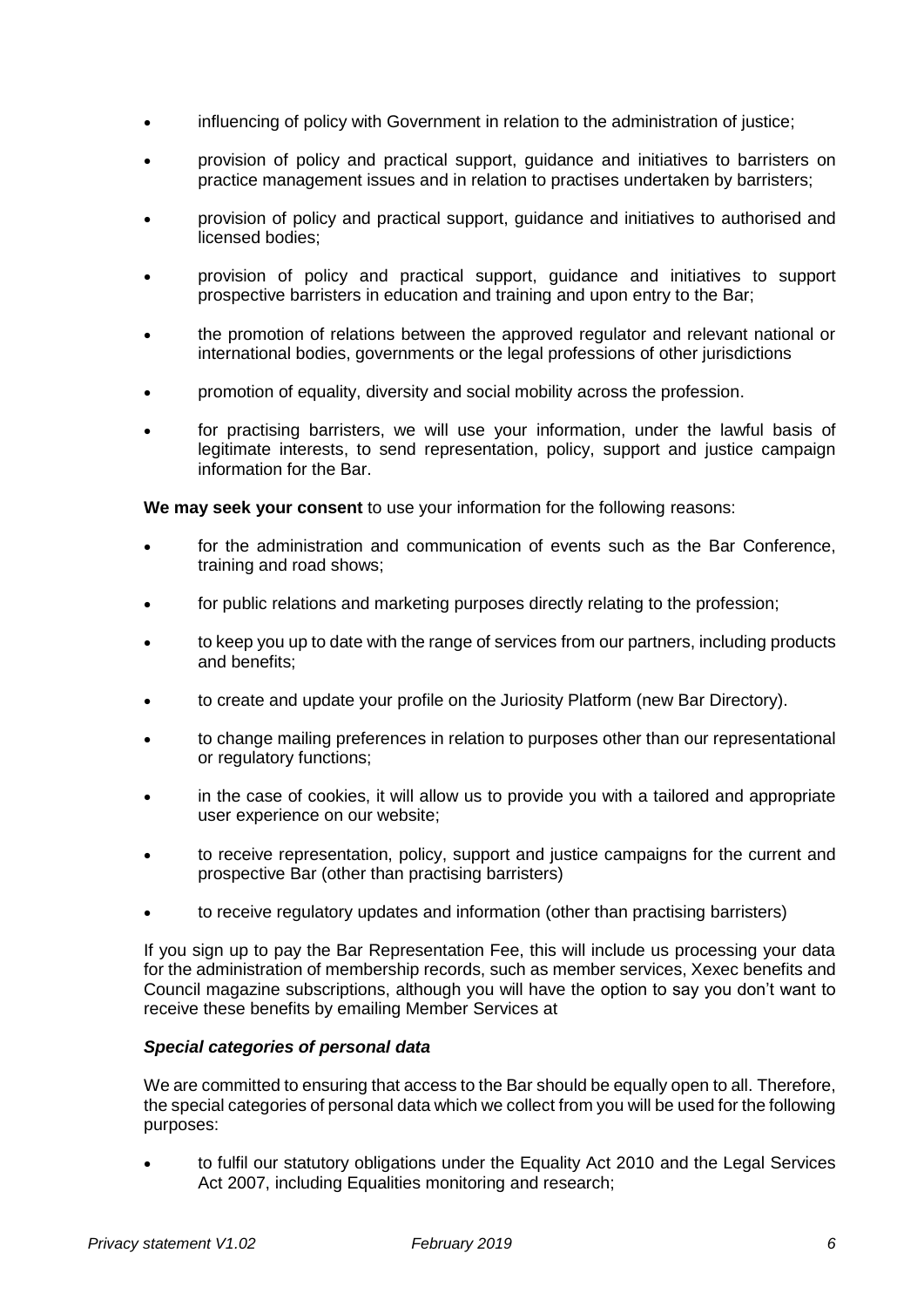• to monitor the data trends of those entering the Bar to understand how people from a range of backgrounds progress in their careers. We may publish anonymised analysis of this information on our website.

If you require further information as to why the General Council of the Bar gathers diversity data from you to fulfil its statutory function as approved regulator and fulfil its public sector equality duties, please contact the Equality and Diversity team at the Bar Council or the Bar Standards Board on 020 7242 0082.

## *Information about criminal convictions and offences*

We collect information concerning criminal convictions and offences in relation to those who practise as barristers in England and Wales and members appointed to Committees, Panels and Advisory Pool of Experts. We collect this information as part of our regulatory function.

Some of this information is collected routinely through the Authorisation to Practise process, to comply with money-laundering regulations.

## **9 SHARING YOUR INFORMATION**

#### *Contractors and sub-contractors*

It may be necessary to share your information with our contractors and sub-contractors so they can provide a service to you or to enable us to deliver our statutory function or services you have agreed to. The contractors and sub-contractors shall be contractually required to ensure that they adhere to the security requirements imposed by the Data Protection Act and/or the General Data Protection Regulation (as applicable).

Our contractors and sub-contractors will not share your information with any other parties (except in the case of our file storage contractor) and will only be able to use the information when completing work on behalf of us.

#### *Regulators and other legal obligations*

We may also share your information with other bodies with official authority, such as the Legal Ombudsman, Legal Services Board, other regulators, the Council of the Inns of Court, Queens Counsel Appointments, Judicial Appointments Commission and the Office of the Immigration Services Commissioner, and with other organisations where we have a legal obligation to share the information with them or where there is a legitimate legal basis to do so. Where we carry out statutory 'interventions' we will do this in association with Intervention Agents (who are firms of solicitors) who will be acting with BSB as joint controllers of the data concerned.

#### *Other organisations*

We may from time to time share or receive information about you from other organisations, such as:

- the police for the purpose of detection and prevention of crime:
- organisations with a function of auditing and/or administering public funds for the purpose of detection and prevention of fraud;
- the Inns of Court in order to keep their records' up to date and facilitate your relationship with them;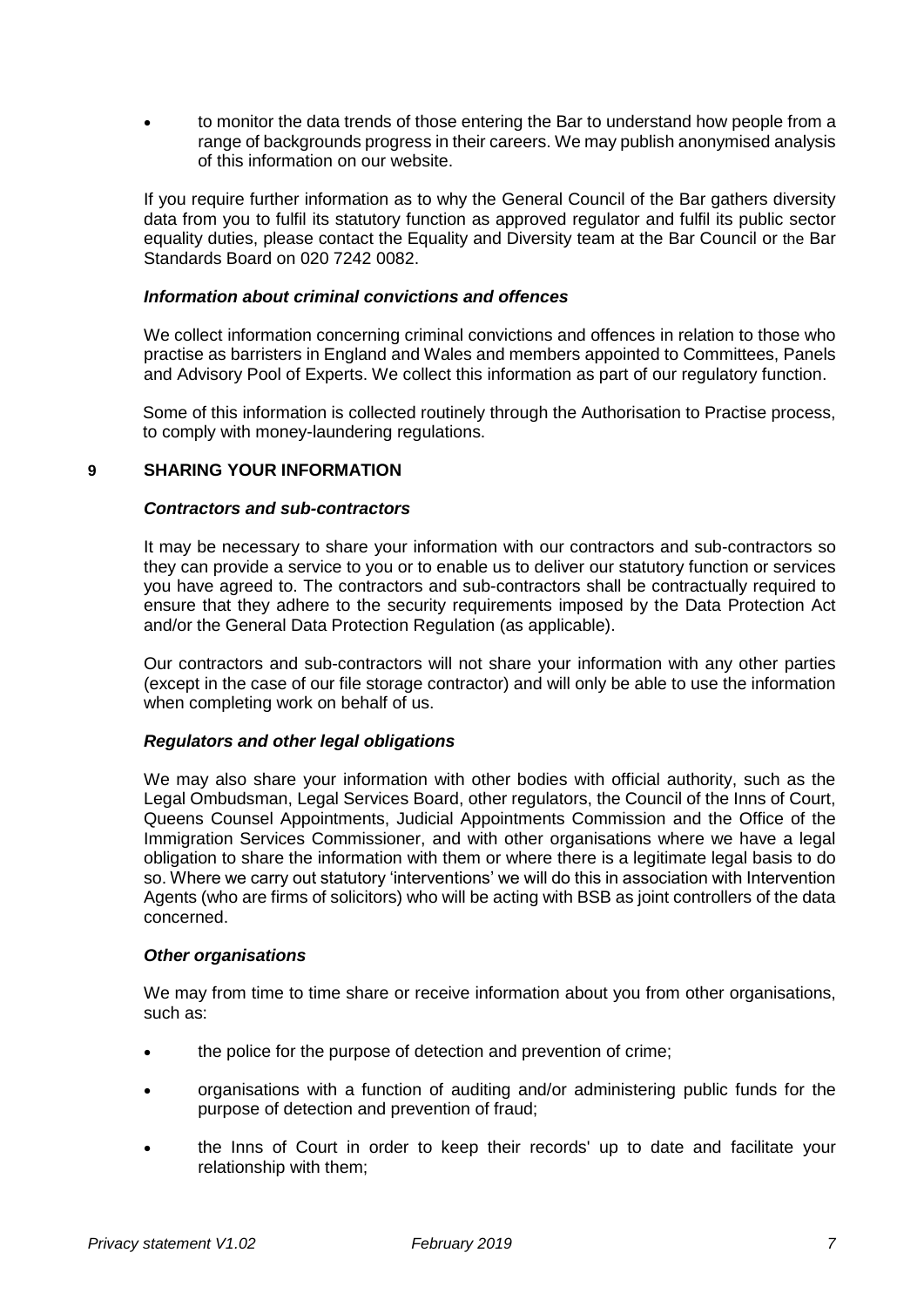- Bar Mutual Indemnity Fund;
- BPTC providers; or
- if you provide consent, we may share your information with a third-party organisation for marketing purposes.

## *The public*

If you are a qualified barrister, some of your personal data (as defined in the Bar Standards Board Handbook) is publicly accessible via the Barristers' Register webpage. If you are a member of a Committee, Panel, or Advisory Pool of Experts, some of your personal data is publicly accessible and/or on the BSB or Bar Council website.

## **10 TRANSFERRING YOUR INFORMATION ABROAD**

If you are a qualified barrister, your personal data (as defined in the Bar Standards Board Handbook) is accessible internationally via the Barristers' Register webpage.

If you are a member of a Committee, Panel, or Advisory Pool of Experts, your personal data is accessible internationally on the BSB or Bar Council website.

## **11 SECURITY OF YOUR PERSONAL INFORMATION**

The information that you provide will be stored securely on our electronic systems. Our security measures and procedures reflect the seriousness with which we approach security and the value we attach to your information. These measures and procedures are audited and reviewed.

Only relevant members of staff will have access to the information you provide to us. Those members of staff will have received appropriate data protection training.

Any payment transactions will be encrypted (using SSL technology).

#### **12 CAN WE USE YOUR INFORMATION FOR ANY OTHER PURPOSE?**

In limited circumstances we may use your information for a purpose other than those set out in this policy. If we intend to do so, we will provide you with information relating to that other purpose before using it for the new purpose.

## **13 STORING YOUR INFORMATION AND DELETING IT**

In accordance with the General Council of the Bar obligations under the Data Protection Legislation, the Council shall only retain personal data for as long as is necessary for the legitimate purposes for which the personal data is processed. This includes information provided to the General Council of the Bar, or a third party on our behalf, for research purposes.

When those purposes come to an end, the General Council of the Bar shall securely delete the personal data unless the retention of the personal data is required for archiving purposes which are in the public interest, scientific or historical research purposes or statistical purposes in accordance with Article 89 (1) of the GDPR or other applicable provisions under the Data Protection legislation.

When one of the above situations arise, we will review the information which we hold concerning you and determine whether there are any legal reasons why we need to continue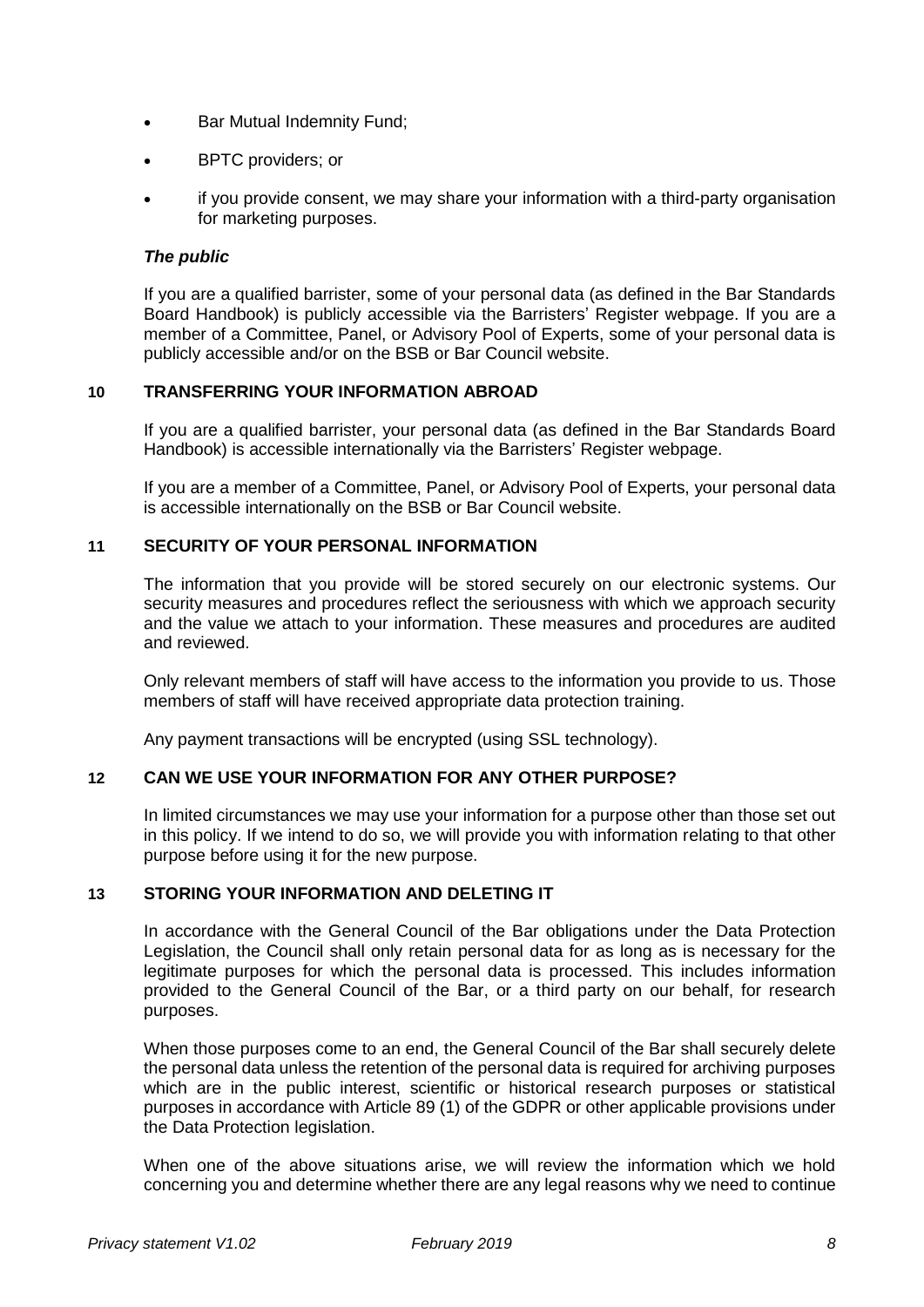holding that information. Once the identified purpose comes to an end, unless there is another identifiable purpose for which it is necessary to hold on to your information, we will delete your information.

If you provide information for research purposes, at the end of the research project the information will be deleted or kept in an anonymised or pseudonymised format unless you are specifically notified otherwise

If you would like further information about our data retention and disposal schedule then please contact [Privacy@BarCouncil.org.uk](mailto:Privacy@BarCouncil.org.uk)

## **14 YOUR RIGHTS**

In relation to the information which we hold about you, you are entitled to:

- see a copy of the information;
- ask us to rectify the information where it is inaccurate or is incomplete. If we agree the information is inaccurate or incomplete and make the rectification, we will inform any recipients of the information of the change, where possible;
- ask us to erase the information, but we will not be able to comply where we hold your information to fulfil our statutory regulatory and representative obligations;
- ask us to restrict what we do with your information, but there are a number of exemptions relating to this right;
- object to our use of your information and ask us to stop that use, in certain circumstances; and
- instruct us to provide you with the information we hold about you in a structured and commonly used format or transmit that information directly to another organisation.

Our obligations to comply with the above rights are subject to certain exemptions.

Where we are using some of your information because you have provided your consent to that use, you are entitled to withdraw your consent at any time. The lawfulness of our use of your information before consent was withdrawn is not affected. You can do this by writing to the Records Office at 289-293 High Holborn, London WC1V 7HZ or by emailing [Records@BarCouncil.org.uk.](mailto:Records@BarCouncil.org.uk)

You also have the right to complain to the Information Commissioner's Office (the "ICO") if you are not satisfied with the way we use your information. You can contact the ICO by writing to Information Commissioner's Office, Wycliffe House, Water Lane, Wilmslow, Cheshire, SK9 5AF or by email on [casework@ico.org.uk.](mailto:casework@ico.org.uk)

## **15 OTHER WEBSITES**

Our Site may contain links to other websites which are outside our control and are not covered by this Privacy Policy. If you access other websites using the links provided, the operators of these websites may collect information from you which will be used by them in accordance with their own privacy policies, which may differ from ours. Therefore, if you use these links to leave our Site and visit websites operated by third parties, we cannot be responsible for the protection and privacy of any information that you provide whilst